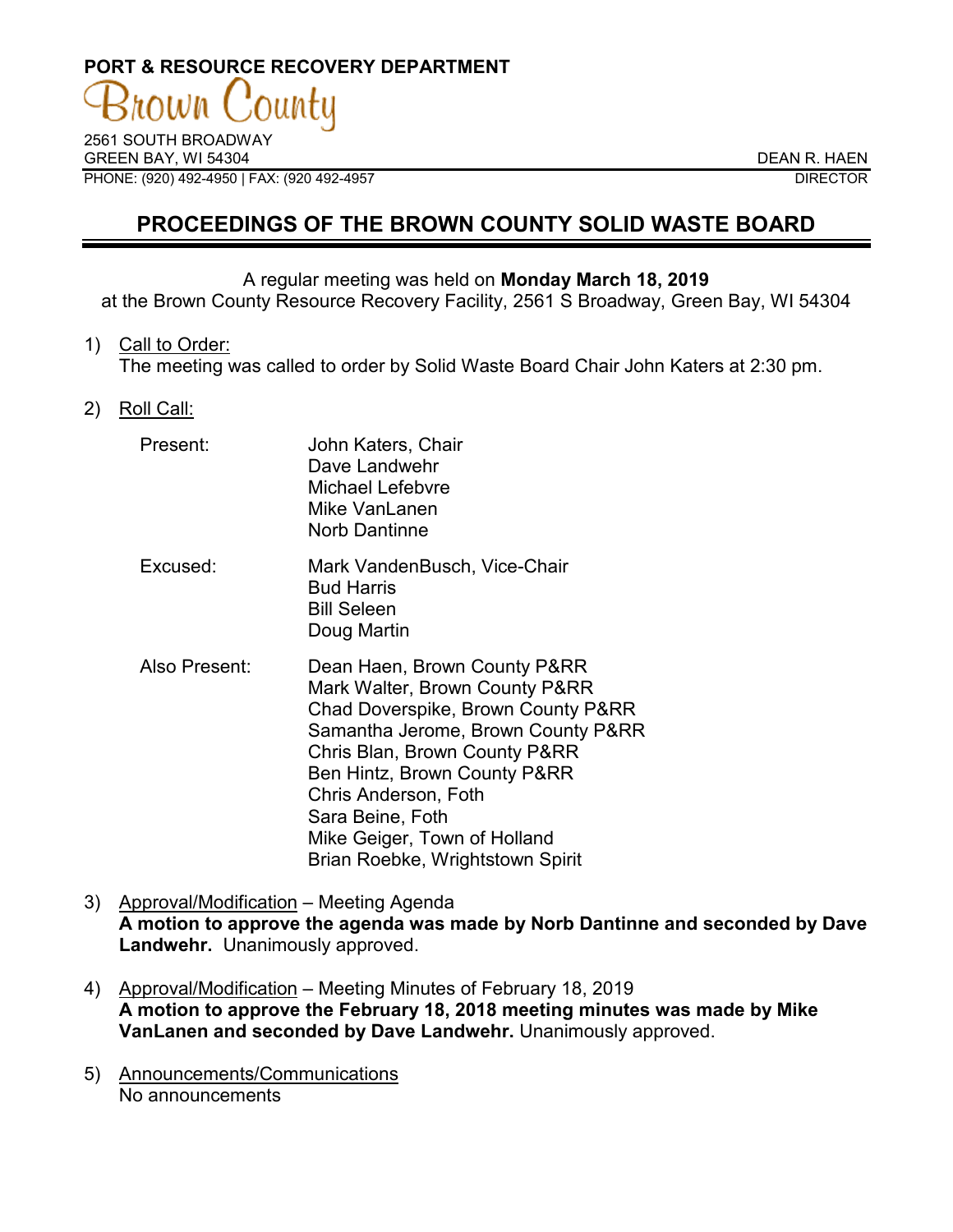# 6) In-House Processing of Fire Extinguisher – *Update*

Chris Blan discussed the viability of processing fire extinguishers at the Brown County Hazardous Material Recovery (HMR) facility. Currently, a local business has been subsidizing the cost of fire extinguisher disposal to the point of no cost. This was done as a service to the Brown County resident. As the HMR expanded collection services to surrounding counties, fire extinguishers were one item being collected. Requesting the local Brown County business to process fire extinguishers from other counties at no cost would be an unfair expectation.

Mr. Blan explained that the full cost of this Brown County business or another third party processor to recycle fire extinguishers that come through the Brown County HMR Facility would range between \$13-\$18, with shipping being an additional cost. If Brown County were to process extinguishers in-house, the cost would be between \$5-6 per extinguisher. The HMR facility would pass this \$5-\$6 cost to Brown County residents and an \$8-\$10 per extinguisher fee to out-of-county residents for fire extinguisher disposal. Both rates being lower than private business.

### 7) Solid Waste Transfer Station Scale Software & Kiosk Installation RFP - *Request for Approval*

Mark Walter explained that the RFP has two parts to it; the first part is for construction and installation of a new scale kiosk while the second part includes the purchase and installation of scale software. The software should be able to be utilized at the current Brown County Recycling and Waste Transfer Stations as well as at the future Brown County South Landfill. The RFP will need to go through the Solid Waste Board, PD&T, and County Board before being able to be released for bids. Once the bids are received, they will be reviewed by an RFP Committee.

Mike VanLanen asked what is meant by a committee to which Mr. Walter explained that a county policy requires that a scoring committee looks at RFPs when bids come in. This is a five or seven-person committee. The Brown County Resource Recovery Department may have up to two or three representatives from the department with the rest of the committee members being made up of others outside of the department.

Mike Lefebvre asked if it is expected that the department will be able to get a standard package or custom package to which Mr. Walter answered a custom package due to the scale software that is needed. Mr. Lefebvre suggested that the RFP should address ownership of data and the breakdown of hardware and software pricing.

#### **A motion to approve the RFP with modifications was made by John Katers and seconded by Mike VanLanen.** Unanimously approved.

8) Director's Report

Dean Haen recapped 2018 for public relations regarding the Resource Recovery Department. In 2018 there were 22 media clips and 14 broadcast/radio clips that generated about \$219,000 worth of exposure.

A presentation on the Plan of Operation for the Brown County South Landfill will be given to the LMC members on June 3rd, 2019.